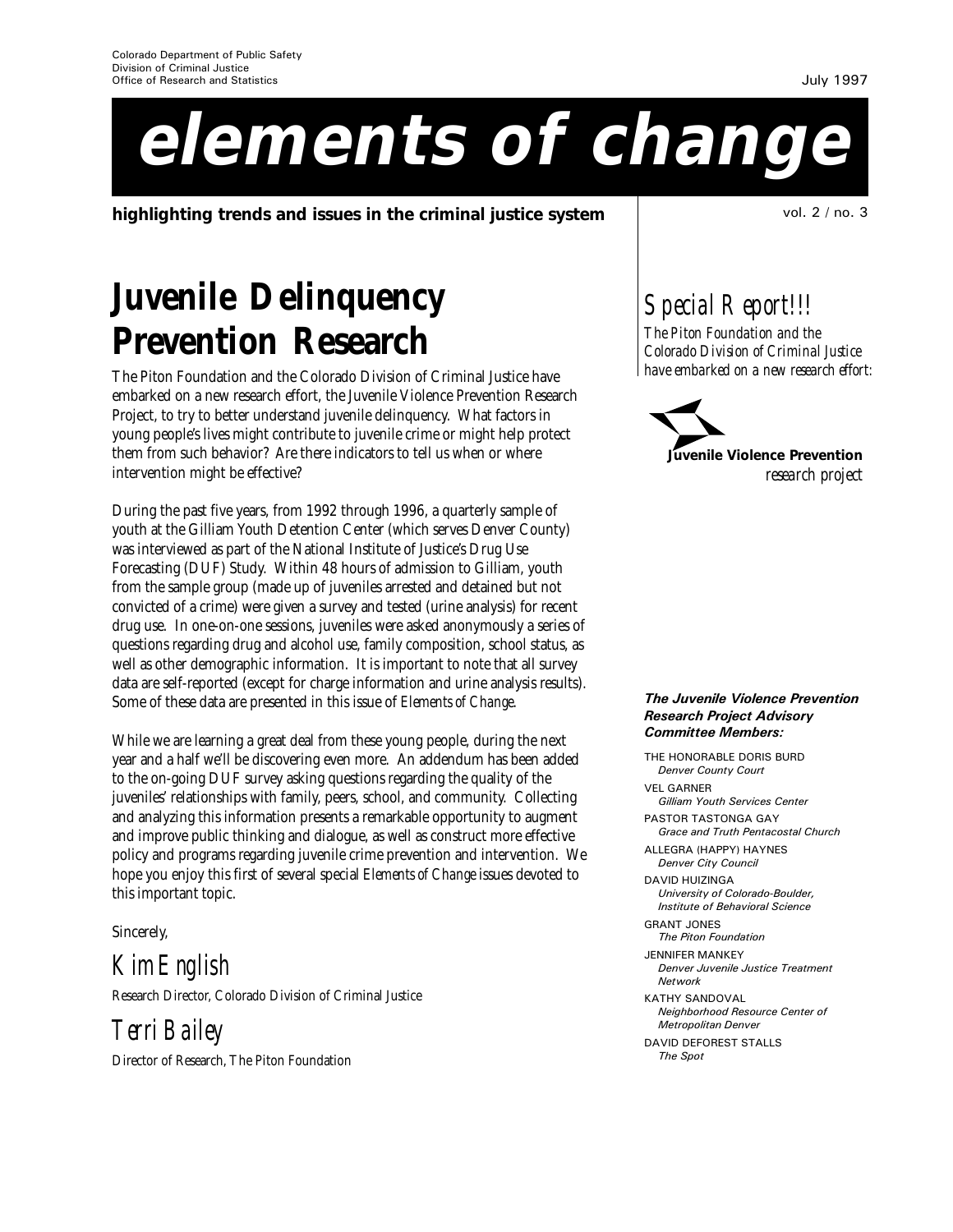### **A Small Number of Denver County Juvenile Arrestees Are Detained**

Youth can have formal contact with law enforcement on a variety of levels. Many juveniles who are stopped by police are simply lectured and released on the spot. Some might be issued a summons to appear in court, some are arrested and released, while others are arrested and detained. Data show (see figure below) that only a small number of Denver County youth arrested or issued a summons to appear in court are admitted to Gilliam (or another youth detention center). And, just a fraction of those juveniles arrested are convicted of a crime and committed to the Division of Youth Corrections (DYC).

### 1996 Denver County Juvenile Crime Funnel



\* Includes summons to appear.

\*\* Pre-adjudicated detainees: Does not include sentences to detention or backlogged sentences to DYC. **Sources:** Population--Colorado Department of Local Affairs; arrests--Denver Department of Safety;<br>detention and commitments--Colorado Division of Youth Corrections; probations--Denver Juvenile Probation Office.



Source: Denver Drug Use Forecasting data, 1992-96, Division of Criminal Justice.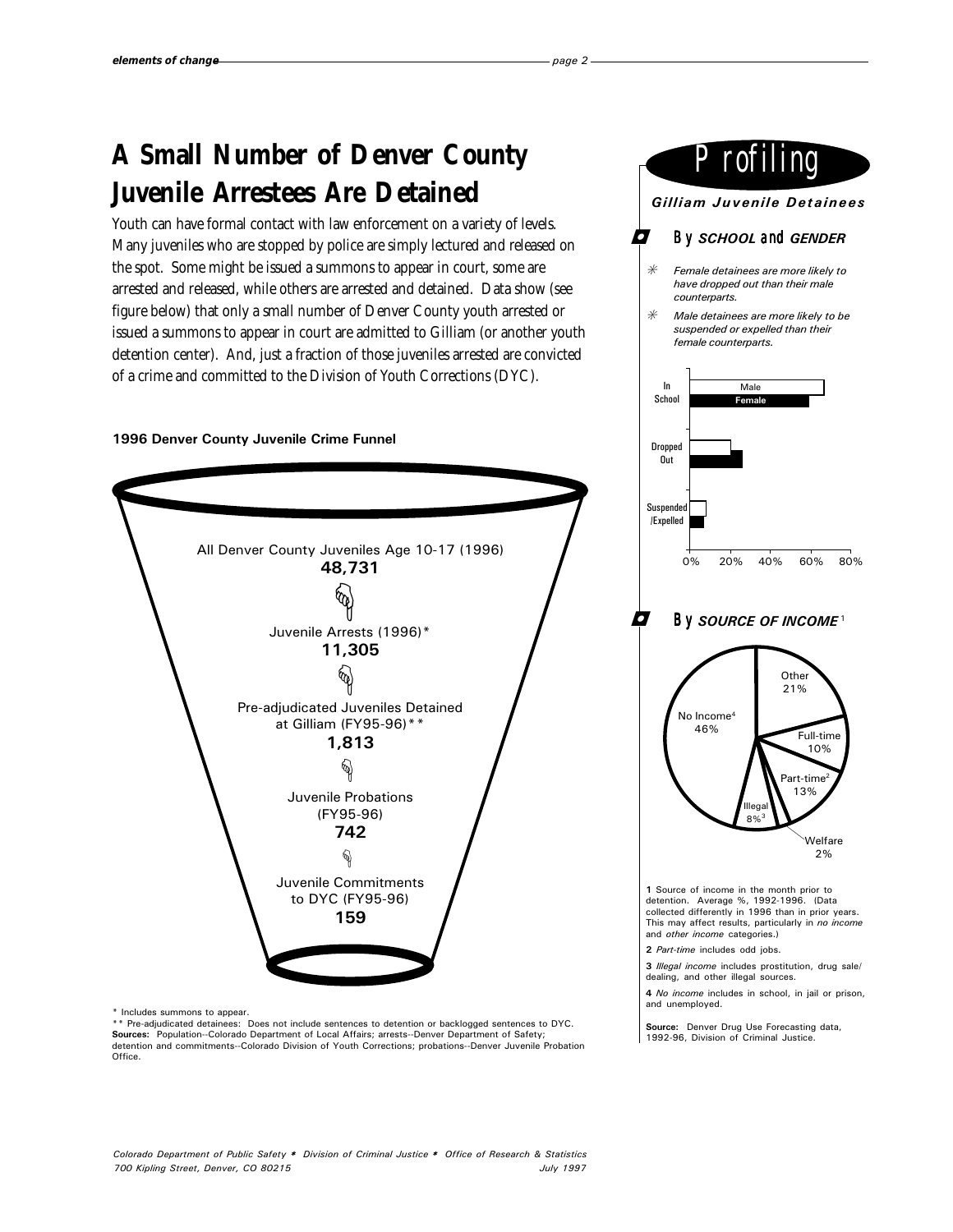### **Who Is Being Detained at Gilliam?**

During the past five years, 2,214 juveniles at Gilliam were interviewed as part of the study. Analysis of these data is already painting an interesting portrait of these juveniles. Slightly more than half of those detained were under 16 years of age, with the youngest being nine years old. Females made up about 20 percent of the sample and consistently averaged about a year younger than the males. (It is interesting to note that this trend reverses among adult samples, with female offenders averaging 1-2 years older than males.) During the past five years, Latino juveniles represented the largest segment of the sample (reaching 50% in 1996), while there was a decline in the number of African-American youth (from 39% in 1992 to 27% in 1996) and no clear trend in the number of white juveniles.  $\mathbb{R}$ 

#### Gilliam Juvenile Detainees by Race/Ethnicity



Comparing the family composition of this sample of detained juveniles to the census population, significantly fewer (25% vs. 55%) lived with two parents, significantly more (41% vs. 27%) lived in households headed by their mother, and significantly more (17% vs. 5%) lived with no relative at all (this could mean they lived in foster care, with people not related to them, or on their own).

### Family Composition of Gilliam Juvenile Detainees (1992-96) Compared to 1990 Census Population Age 12-17



### L<sup>ES</sup> POINT OF COMPARISON

### Denver Public Schools Secondary School Membership by Race/ Ethnicity (Grades 6-12)\*

School Year 1992/1993 - 1996/1997

These Denver Public Schools enrollment data are presented to illustrate that changes in the racial/ethnic makeup of Gilliam detainees cannot simply be explained as a mirroring of trends in the general juvenile population of Denver County (represented here by DPS enrollment data).



Excludes out-of-school youth and those youth attending private or parochial schools. Source: Denver Public Schools.

(For graphs to the left) Source: Denver Drug Use Forecasting data, 1992-96, Division of Criminal Justice. Census data from 1990 Census, Colorado State Demographer's Office, Department of Local Affairs.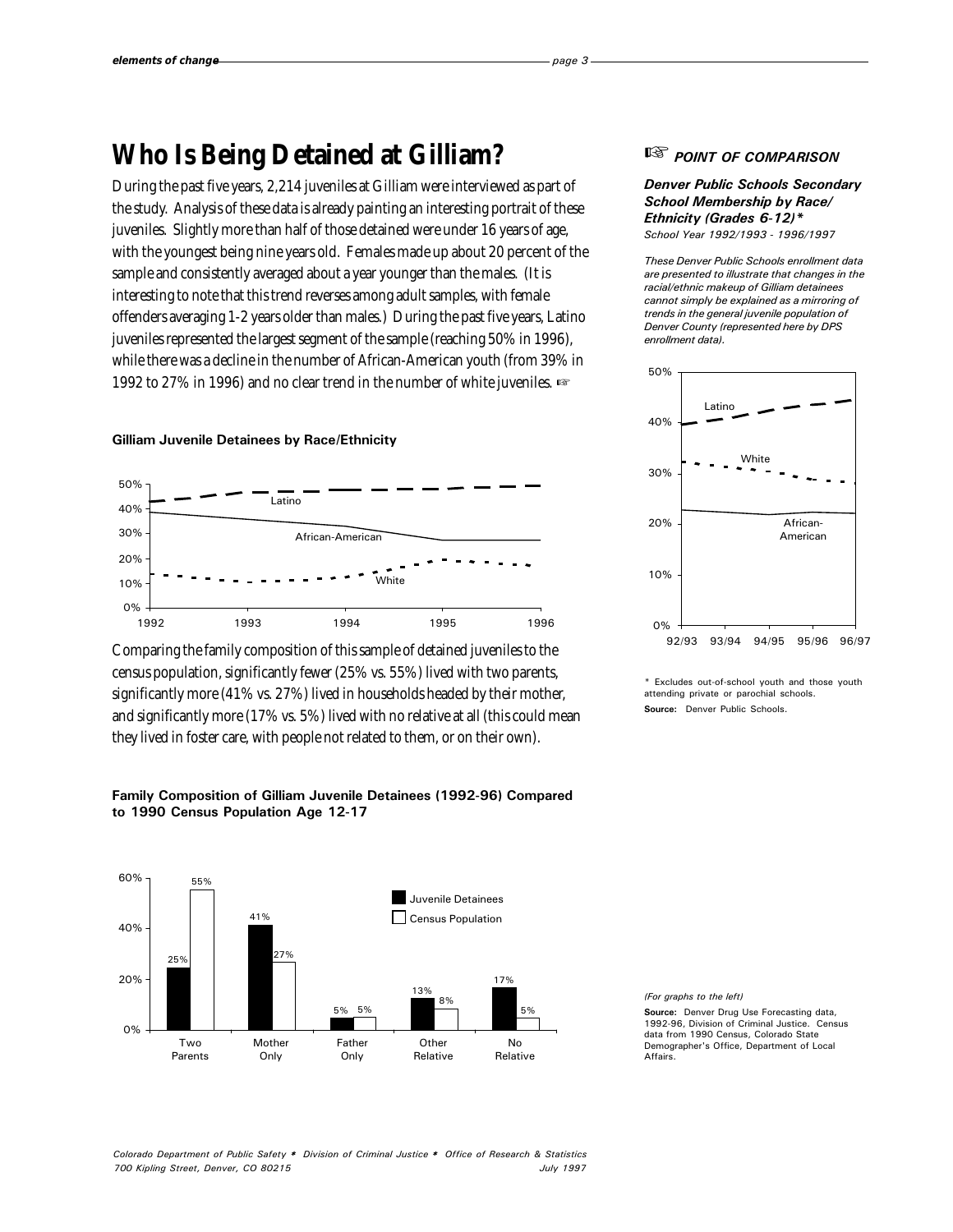### **Why Are Juveniles Detained at Gilliam?**

Eleven percent (11%) of those juveniles surveyed at Gilliam in the five years from 1992 to 1996 were detained for Part I violent index offense charges (homicide [excluding negligent manslaughter], forcible rape, robbery, and aggravated assault [excluding simple assault]). During this same time period, 14 percent of Gilliam juveniles were detained for Part I property index offense charges (burglary, theft, and auto theft). Nearly half (46%) of all Gilliam detainees studied during the past five years were brought in on either bench warrants (primarily issued for flight, escape, or failure to appear, but may also indicate a new crime) or for probation or parole violations.

Exactly who is detained at Gilliam has been notably affected by public policy. In December of 1994, the ACLU and the San Francisco-based National Youth Law Center filed a lawsuit challenging overcrowding at Gilliam that resulted in a cap limiting the number of juveniles in the facility at any one time to 78.<sup>1</sup> Prior to this, daily attendance at Gilliam ran as high as 220. As a result of the cap, programs such as electronic monitoring, staff secure shelters, and home detention were developed or expanded, allowing Gilliam to be used for the placement of more serious offenders. The cap-induced policy changes at Gilliam resulted primarily in a significant decrease in the number of juveniles detained for presumably less serious warrant offenses (from an average of 191 in the three years prior to the lawsuit to 32 in 1996) ("presumably" because an undefined bench warrant *may* indicate a violent offense). The number of juveniles detained for violent index offenses increased only slightly (from an average of 48 in the three years prior to the lawsuit to 53 in 1996).<sup>2</sup>



### Most Serious Offense Charge for Gilliam Detainees, 1992-1996

### Top Five Charges for Gilliam Juvenile Detainees 1992-1996



#### (For all information on this page)

1 The lawsuit was not concluded (with the cap being formally imposed) until October 1995. But, in anticipation of the outcome, self-imposed policy changes lowered admissions at Gilliam throughout 1995.

2 Other coinciding factors also may have contributed to the rise in violent offenders at Gilliam between 1994 and 1996. Media attention and public anxiety regarding youth violence led to a special legislative session at the end of 1993 in which policy changes were enacted focusing on gang activity and youth violence. At about the same time, national attention to the war on drugs community policing, and other priorities resulted in more law enforcement officers being put on the streets in Denver.

3 Other includes both violent and nonviolent crimes not defined as Part I index crimes by the FBI (see notes below).

4 Part I property index crimes (as defined by the FBI): burglary, theft, and auto theft. 5 Bench warrants are primarily issued for flight,

escape, or failure to appear, but some warrants are undefined and may indicate a new crime - either nonviolent or violent.

6 Part I violent index crimes (as defined by the FBI): homicide (excluding negligent manslaughter), forcible rape, robbery, and aggravated assault (excluding simple assault).

Source: Denver Drug Use Forecasting data, 1992-96, Division of Criminal Justice.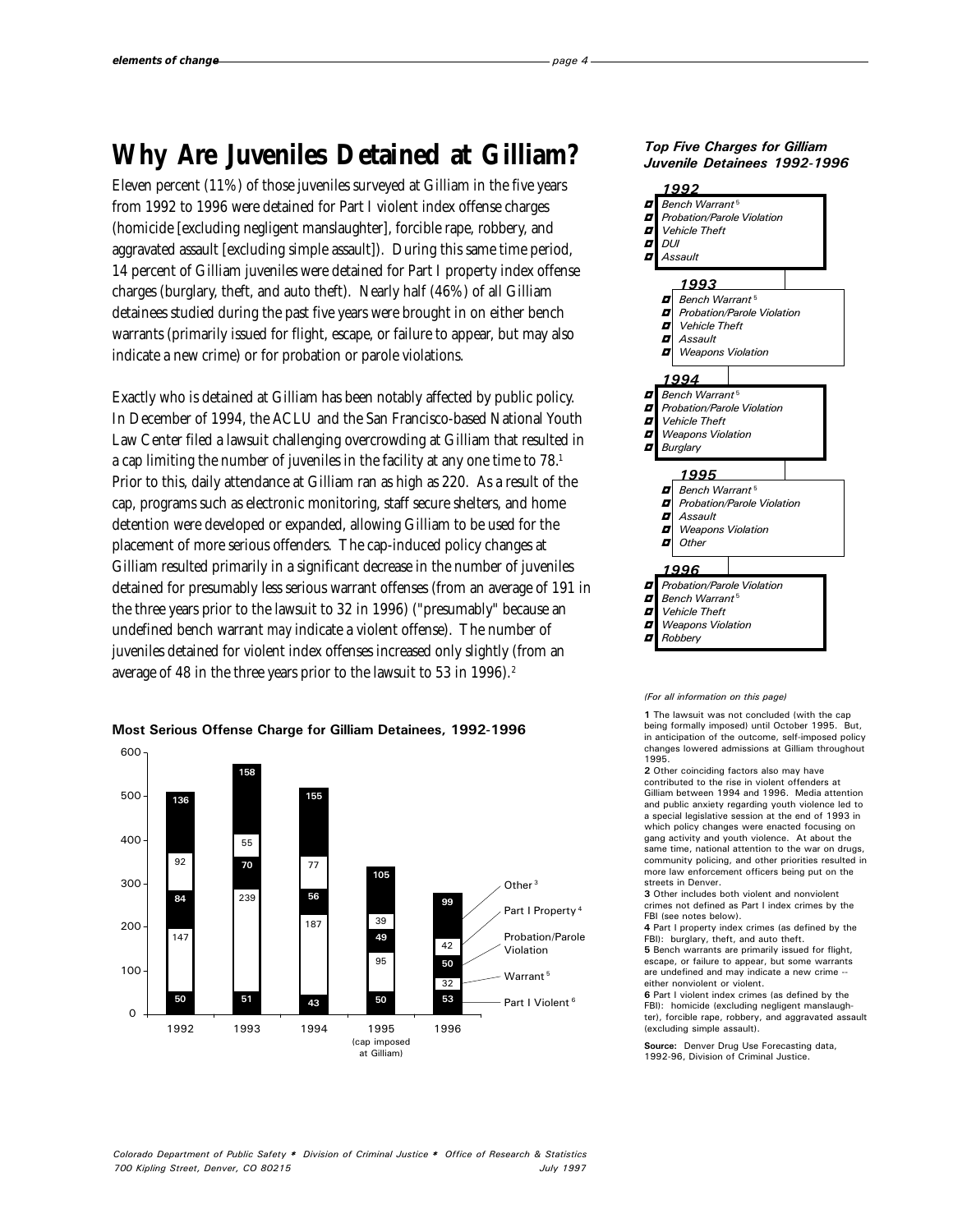### **Fitting Gilliam into the Statewide Picture**

Since 1992, when the Denver DUF Project began, the only decrease in admissions to secure juvenile detention facilities occurred between FY94-95 and FY95-96 when statewide detention admissions dropped 17% from 16,638 to 13,816. Fully, 89% of this decrease was accounted for by the drop in admissions to the Gilliam Youth Services Center, where admissions decreased by 2,501 (between FY94-95 and FY95-96) from 4,960 to 2,459. This reduction in admissions at Gilliam was due to a population cap policy (resulting from the lawsuit brought against the detention center by the ACLU and the National Youth Law Center) that was filed in December 1994.<sup>1</sup> At the same time, the number of admissions to the Adams County Youth Services Center decreased by 281 (likely the result of proactive efforts to relieve crowding and to avoid a lawsuit of the type brought against Gilliam). However, between FY94-95 and FY95-96, admissions to private contract staff secure detention facilities *increased* by 322. This increase to private contract staff secure detention facilities was likely caused by the displacement of youth who would otherwise have been admitted to either Gilliam or Adams County.

#### Colorado Juvenile Secure Detention Centers Admission and Population Trends FY91-92 Through FY95-96

| <b>Detention Center</b>   |                  | FY91-2   | FY92-3 | FY93-4   | FY94-5 <sup>2</sup> | FY95-6         |
|---------------------------|------------------|----------|--------|----------|---------------------|----------------|
| Adams                     | # Admissions $3$ | 1355     | 1422   | 2063     | 2010                | 1729           |
|                           | ADP <sup>4</sup> | 41.5     | 50.8   | 52.4     | 56.7                | 57.7           |
| Gilliam                   | # Admissions     | 4184     | 4477   | 5523     | 4960                | 2459           |
|                           | <b>ADP</b>       | 109.9    | 122.4  | 132.0    | 150.9               | 80.3           |
| <b>Mount View</b>         | # Admissions     | 2845     | 3034   | 3618     | 4009                | 4008           |
|                           | <b>ADP</b>       | 111.4    | 124.5  | 119.0    | 151.0               | 161.5          |
| Pueblo                    | # Admissions     | 1288     | 1243   | 1315     | 1554                | 1482           |
|                           | <b>ADP</b>       | 45.6     | 40.0   | 43.8     | 49.7                | 49.0           |
| Zeb Pike                  | # Admissions     | 1784     | 1697   | 1891     | 2096                | 2003           |
|                           | <b>ADP</b>       | 55.9     | 49.0   | 52.5     | 57.2                | 58.6           |
| <b>Grand Mesa</b>         | # Admissions     | 426      | 409    | 473      | 603                 | 670            |
|                           | <b>ADP</b>       | 14.9     | 13.7   | 16.8     | 21.7                | 29.0           |
| Private Contract/         | # Admissions     | 106      | 86     | 1261     | 942                 | 1006           |
| Staff Secure <sup>5</sup> | <b>ADP</b>       | 1.4      | 2.8    | 47.3     | 28.2                | 26.0           |
| <b>Teen Quest</b>         | # Admissions     | $\Omega$ | 0      | $\Omega$ | 5                   | $\overline{4}$ |
|                           | <b>ADP</b>       | 0        | 0      | 0        | 3.0                 | 4.7            |
| Lookout Mt.               | # Admissions     | 0        | 0      | 56       | 464                 | 455            |
| Bootcamp                  | <i>ADP</i>       | 0        | 0      | 4.0      | 73.6                | 74.7           |
| <b>TOTAL</b>              | # Admissions     | 11988    | 12368  | 16200    | 16643               | 13816          |
|                           | <b>ADP</b>       | 380.6    | 403.2  | 467.8    | 592.0               | 541.5          |

### Total Population of Colorado Juvenile Secure Detention Facilities\* FY91-92 Through FY95-96



\* Adams, Gilliam, Mount View, Pueblo, Zeb Pike, Grand Mesa, Private Contract/Staff Secure, Teen Quest, Lookout Mountain Bootcamp

Note: The Division of Youth Corrections significantly increased its use of private contract detention in FY1993-94. This increase accounts for almost one-third of the overall juvenile detention population growth between FY1992-93 and FY1993-94.

#### (For text and table to the left)

1 The lawsuit was not concluded (with the cap being formally imposed) until October 1995. But, in anticipation of the outcome, self-imposed policy changes lowered admissions at Gilliam throughout 1995.

2 During FY94-95, the Division of Youth Corrections also contracted with Arapahoe County Jail for bed space for nine months. During this period, there were 253 admissions which accounted for an ADP (average daily population) of 12.8.

3 Includes all youth admitted to the detention center: Pre-adjudicated juveniles detained, juveniles sentenced to detention, and backlog juveniles sentenced to Division of Youth Corrections.

4 ADP (average daily population).

5 Note: The Division of Youth Corrections significantly increased its use of private contract detention in FY1993-94. This increase accounts for almost one-third of the overall juvenile detention population growth between FY1992-93 and FY1993-94.

#### (For all information on this page)

Source: Division of Youth Corrections Detention and Commitment Projections for the Period FY1996-97 through FY2001-02, prepared by the Colorado Division of Criminal Justice, Office of Research & Statistics.